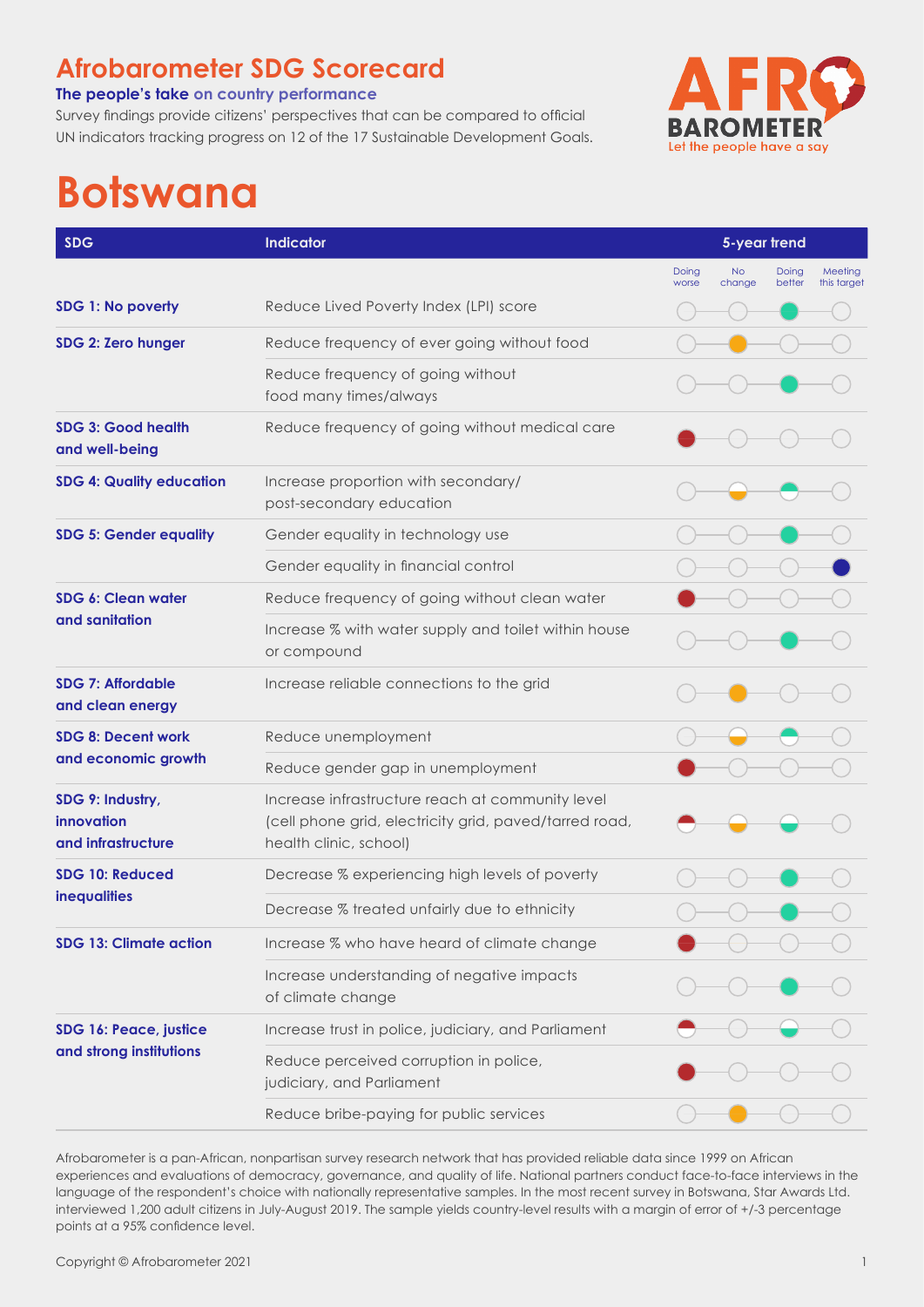#### **SDG 1: No poverty**

Moderate or high "lived poverty"



#### **SDG 2: Zero hunger**

Went without enough food



#### **SDG 3: Good health and well-being**

Went without medical care



#### **SDG 4: Quality education**

Secondary/higher education, by gender



#### **SDG 5: Gender equality**



#### Digital connection, by gender Financial decision-making, by gender

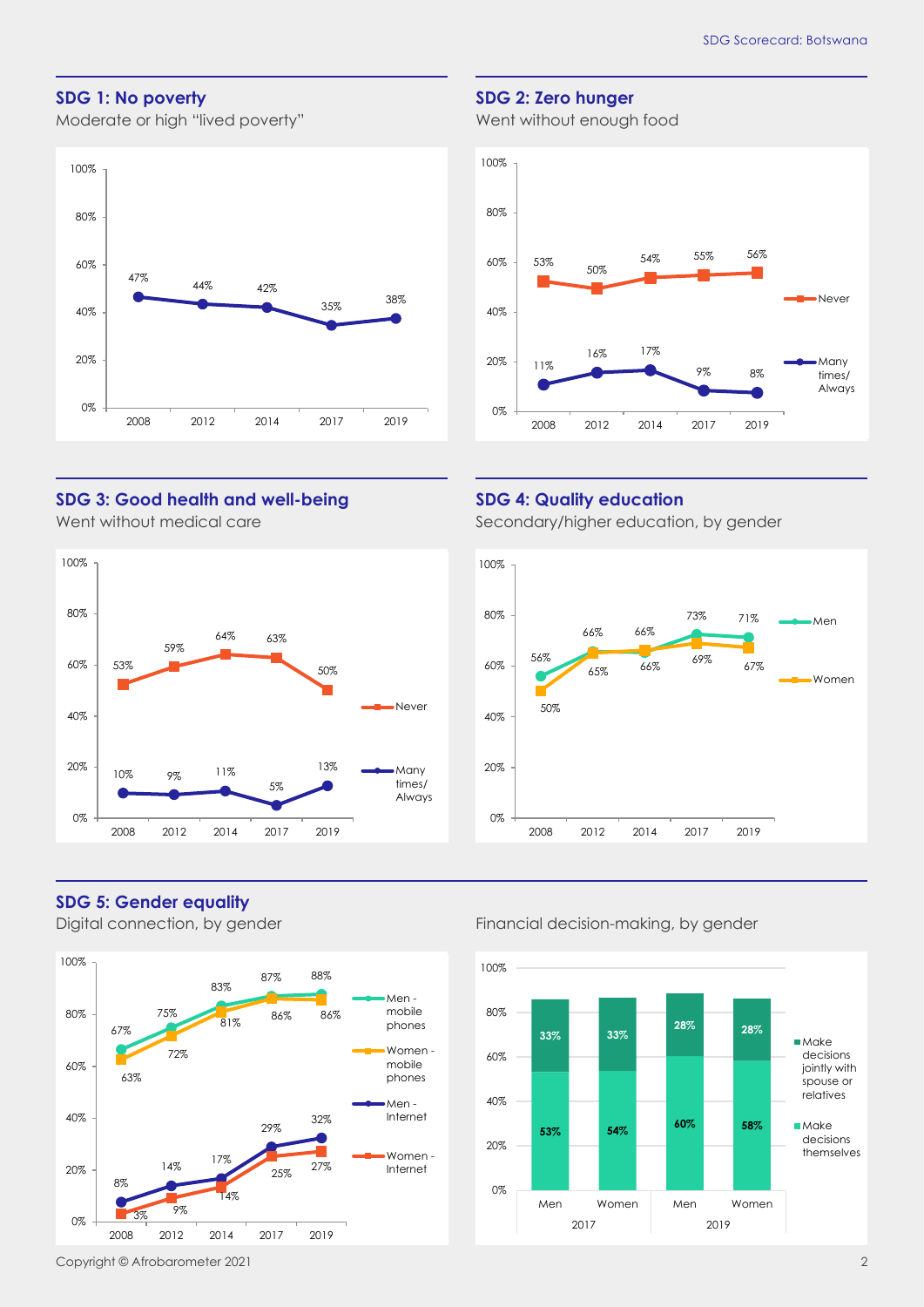Access to

#### **SDG 6: Clean water and sanitation**

Went without enough clean water **Location** cleater and toilet



#### 68% 79% 74% 84% 16% 25% 26% 30% 33% 85% 84% 91% 26% 27% 34%  $40%$ 0% 20% 40% 60% 80% 2008 2012 2014 2017 2019 improved water source Water in house or compound Water in house Toilet in house or compound Toilet in house

89%

97%

### **SDG 8: Decent work and economic growth**

Unemployment, by gender

100%



#### **SDG 7: Affordable and clean energy** Household connection to the grid



#### **SDG 9: Industry, innovation and infrastructure**

Infrastructure in enumeration area

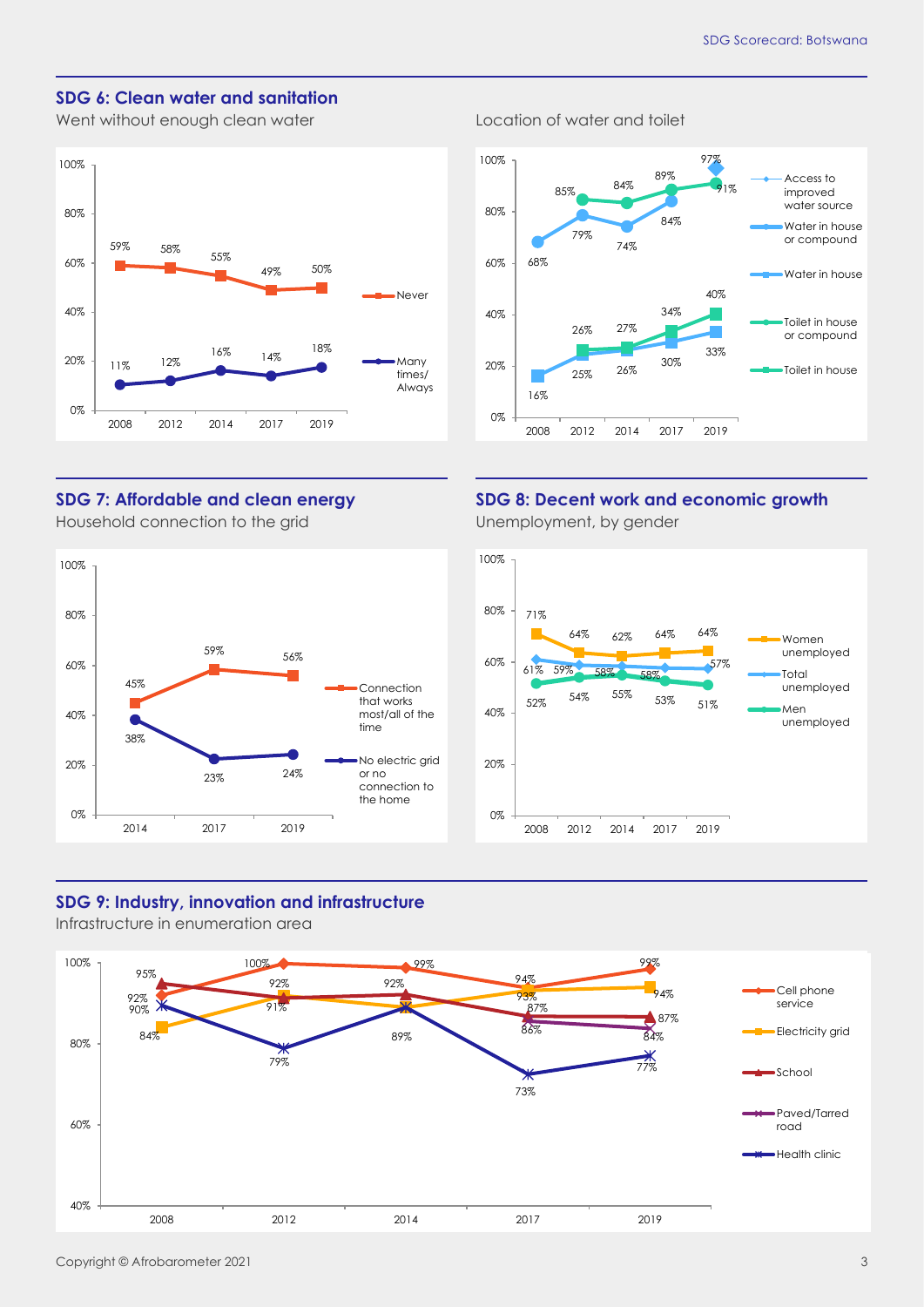#### **SDG 10: Reduced inequalities**



#### Economic inequality **Example 2018** Ethnic group treated unfairly by government



#### **SDG 13: Climate action**



#### Heard of climate change Impact of climate change on life



#### **SDG 16: Peace, justice and strong institutions**

Trust in key state institutions

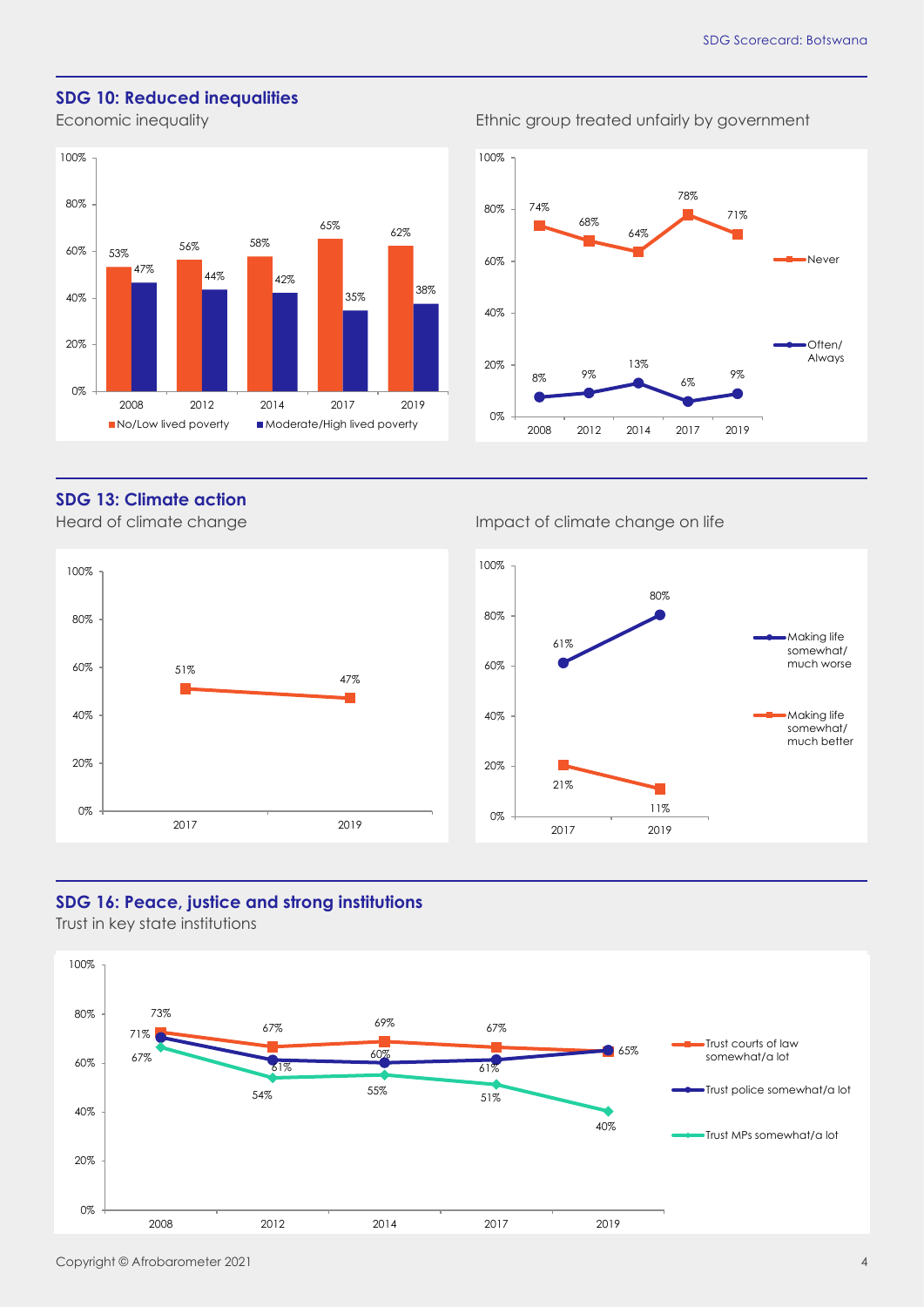#### **SDG 16: Peace, justice and strong institutions**

Perceived corruption in key state institutions



Paid bribe for public services (schools, health clinic, identity documents, police) within the past year

2017 2019

8%

#### **Key to ratings on Page 1**

Colored circles ("stoplights") generally illustrate changes between the Afrobarometer Round 6 survey in 2014 and Round 8 survey in 2019 in Botswana. For climate action (SDG 13) and bribes for public services (SDG 16), comparisons are between Round 7 (2017) and Round 8 (2019).

Performance worsened by >3 percentage points Change between -3 and +3 percentage points (not statistically significant) Performance improved by >3 percentage points

- 
- Meeting this target

 Half-filled circles indicate that results are mixed when there is more than one indicator.

#### **Survey questions**

0%

20%

40%

60%

 $6%$ 

| Over the past year, how often, if ever, have you or anyone in your family<br>gone without: | For parts or all of SDGs 1, 2,<br>3, 6, and 10 |  |  |
|--------------------------------------------------------------------------------------------|------------------------------------------------|--|--|
| Enough food to eat?<br>$\bullet$                                                           |                                                |  |  |
| Enough clean water for home use?<br>$\bullet$                                              |                                                |  |  |
| Medicines or medical treatment?<br>$\bullet$                                               |                                                |  |  |
| Enough fuel to cook your food?<br>$\bullet$                                                |                                                |  |  |
| $\bullet$ A cash income?                                                                   |                                                |  |  |
| What is your highest level of education?                                                   | For SDG 4                                      |  |  |
| How often do you use: A mobile phone? The Internet?                                        | For SDG 5                                      |  |  |
| What is the main way that decisions are made about how to use any money                    | For SDG 5                                      |  |  |
| that you have or earn, for example from a job, a business, selling things, or              |                                                |  |  |
| other activities?                                                                          |                                                |  |  |